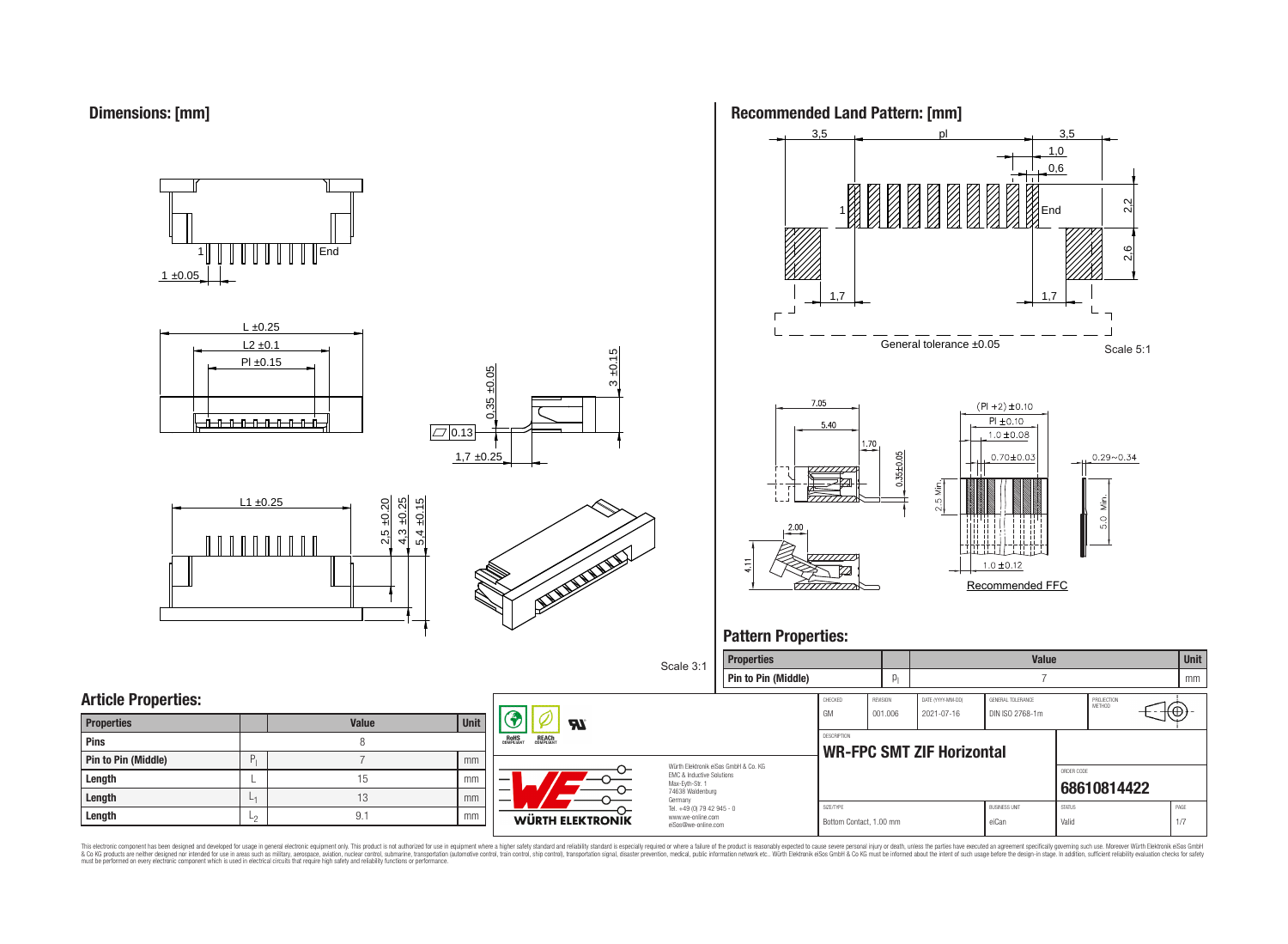## **Kind Properties:**

| <b>Properties</b> | <b>Value</b>     | <b>Unit</b> |  |  |
|-------------------|------------------|-------------|--|--|
| <b>Pitch</b>      |                  | mm          |  |  |
| <b>Durability</b> | 25 Mating cycles |             |  |  |

# **Material Properties:**

| <b>Insulator Material</b>            | PPS                                          |
|--------------------------------------|----------------------------------------------|
| <b>Insulator Flammability Rating</b> | $UL94V-0$                                    |
| <b>Insulator Color</b>               | Beige                                        |
| <b>Actuator Material</b>             | PPS                                          |
| <b>Actuator Flammability Rating</b>  | $UL94$ V-0                                   |
| <b>Actuator Color</b>                | <b>Black</b>                                 |
| <b>Contact Material</b>              | Phosphor Bronze                              |
| <b>Contact Plating</b>               | 100 ( $\mu$ ") Tin over 50 ( $\mu$ ") Nickel |
| <b>Contact Type</b>                  | Stamped                                      |

## **General Information:**

| <b>Onera</b><br>ັບບຸບເພເມະສ | $0E$ or<br>$-\circ$ |
|-----------------------------|---------------------|
|                             |                     |

# **Electrical Properties:**

| <b>Properties</b>            |           | <b>Test conditions</b> | <b>Value</b> | <b>Unit</b> | Tol. |
|------------------------------|-----------|------------------------|--------------|-------------|------|
| <b>Rated Current</b>         | ΙŖ        |                        |              | А           |      |
| <b>Working Voltage</b>       |           |                        | 125          | V(AC)       |      |
| <b>Withstanding Voltage</b>  |           | min                    | 500          | V(AC)       |      |
| <b>Contact Resistance</b>    | R         |                        | 20           | $m\Omega$   | max. |
| <b>Insulation Resistance</b> | $R_{ISO}$ |                        | 100          | MΩ          | min. |

## **Certification:**

| <b>RoHS Approval</b>  | Compliant [2011/65/EU&2015/863]     |
|-----------------------|-------------------------------------|
| <b>REACh Approval</b> | Conform or declared [(EC)1907/2006] |

# **Certification:**

**UL Approval** E323964

# **Packaging Properties:**

| <b>Packaging</b>      | Tape and Reel |
|-----------------------|---------------|
| <b>Packaging Unit</b> | 1500          |

## **Specific Recommendation:**

In order to handle products correctly, please download our precaution guide which is available under "Tutorials" on our Homepage: www. we-online.com/precaution\_6873xx124422

| ЯI                                                    |                                                                                                                     | CHECKED<br>GM                                   | REVISION<br>001.006 | DATE (YYYY-MM-DD)<br>2021-07-16 | GENERAL TOLERANCE<br>DIN ISO 2768-1m |                           | PROJECTION<br><b>METHOD</b> | ⊣t⊕∴        |
|-------------------------------------------------------|---------------------------------------------------------------------------------------------------------------------|-------------------------------------------------|---------------------|---------------------------------|--------------------------------------|---------------------------|-----------------------------|-------------|
| <b>REACH</b><br>COMPLIANT<br><b>ROHS</b><br>COMPLIANT |                                                                                                                     | DESCRIPTION<br><b>WR-FPC SMT ZIF Horizontal</b> |                     |                                 |                                      |                           |                             |             |
|                                                       | Würth Elektronik eiSos GmbH & Co. KG<br>EMC & Inductive Solutions<br>Max-Evth-Str. 1<br>74638 Waldenburg<br>Germany |                                                 |                     |                                 |                                      | ORDER CODE<br>68610814422 |                             |             |
| WÜRTH ELEKTRONIK                                      | Tel. +49 (0) 79 42 945 - 0<br>www.we-online.com<br>eiSos@we-online.com                                              | SIZE/TYPE<br>Bottom Contact, 1.00 mm            |                     |                                 | <b>BUSINESS UNIT</b><br>eiCan        | <b>STATUS</b><br>Valid    |                             | PAGE<br>2/7 |

This electronic component has been designed and developed for usage in general electronic equipment only. This product is not authorized for subserved requipment where a higher selection equipment where a higher selection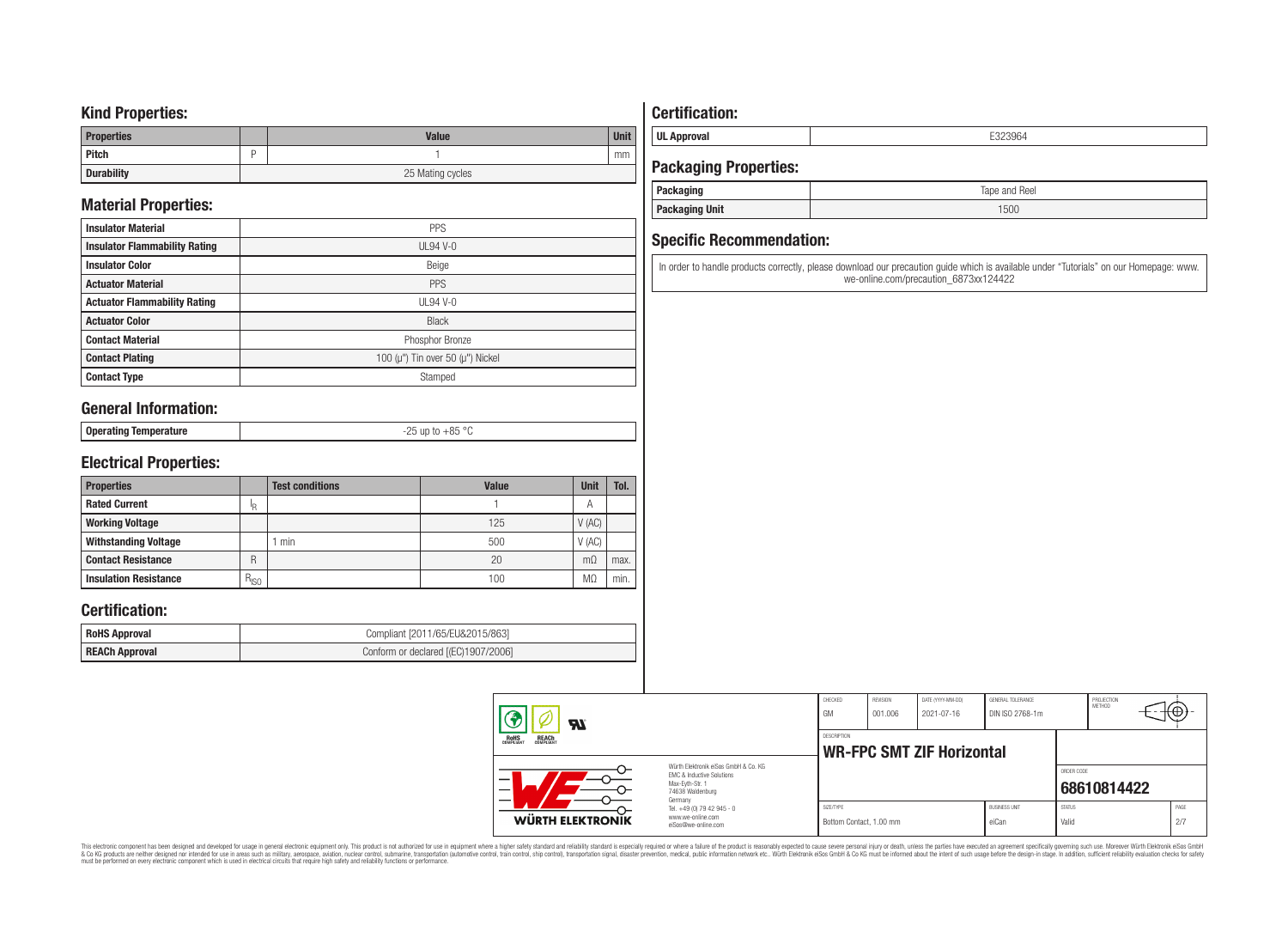**Packaging Specification - Tape and Reel: [mm]**

**Packaging Specification - Reel: [mm]**



This electronic component has been designed and developed for usage in general electronic equipment only. This product is not authorized for use in equipment where a higher safely standard and reliability standard si espec & Ook product a label and the membed of the seasuch as marked and as which such a membed and the such assume that income in the seasuch and the simulation and the such assume that include to the such a membed and the such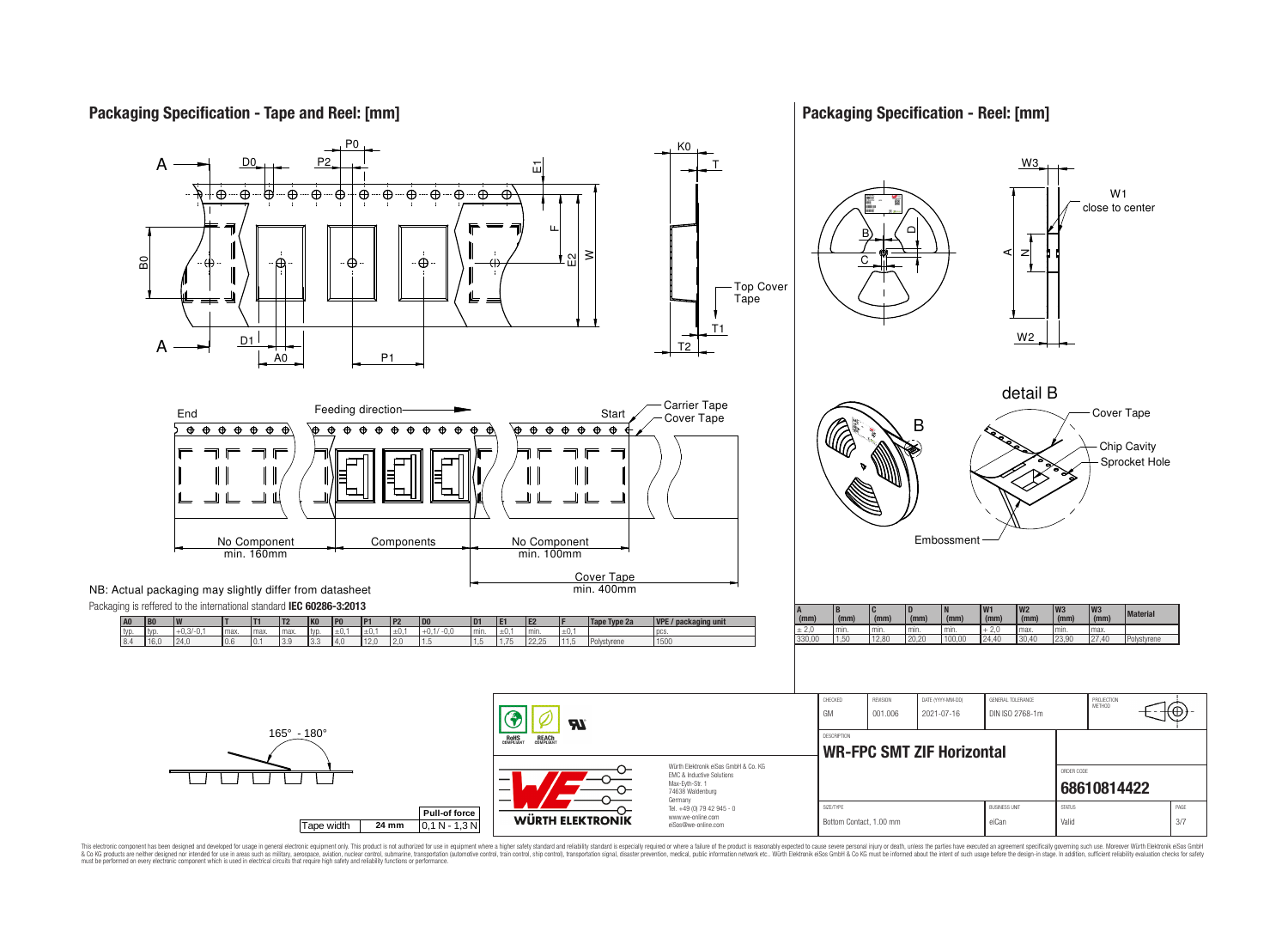

NB: Actual packaging may slightly differ from datasheet

| $L_{\rm C}$ (mm) | 1.4.4<br>$W_{\cap}$ (mm) | (mm) | No. of reel<br>outer packaging | Packaging<br><b>Unit</b> | Material |
|------------------|--------------------------|------|--------------------------------|--------------------------|----------|
| typ              | typ                      |      | reel.                          | <b>I</b> DCS             |          |
| 340              | $, 2 + 1$                | 255  |                                | 19000                    | Paper    |

| 77.<br><b>ROHS</b><br>COMPLIANT<br><b>REACH</b><br>COMPLIANT |                                                                                                          | CHECKED<br>GM                                          | REVISION<br>001.006 | DATE (YYYY-MM-DD)<br>2021-07-16 | GENERAL TOLERANCE<br>DIN ISO 2768-1m |                        | PROJECTION<br>METHOD | ᡕᡂ |              |
|--------------------------------------------------------------|----------------------------------------------------------------------------------------------------------|--------------------------------------------------------|---------------------|---------------------------------|--------------------------------------|------------------------|----------------------|----|--------------|
|                                                              |                                                                                                          | <b>DESCRIPTION</b><br><b>WR-FPC SMT ZIF Horizontal</b> |                     |                                 |                                      |                        |                      |    |              |
| -<br>$\overline{\phantom{0}}$                                | Würth Flektronik eiSos GmbH & Co. KG<br>EMC & Inductive Solutions<br>Max-Eyth-Str. 1<br>74638 Waldenburg |                                                        |                     |                                 |                                      | ORDER CODE             | 68610814422          |    |              |
| WÜRTH ELEKTRONIK                                             | Germany<br>Tel. +49 (0) 79 42 945 - 0<br>www.we-online.com<br>eiSos@we-online.com                        | SIZE/TYPE<br>Bottom Contact, 1.00 mm                   |                     |                                 | <b>BUSINESS UNIT</b><br>eiCan        | <b>STATUS</b><br>Valid |                      |    | PAGE<br>.4/7 |

This electronic component has been designed and developed for usage in general electronic equipment only. This product is not authorized for subserved requipment where a higher selection equipment where a higher selection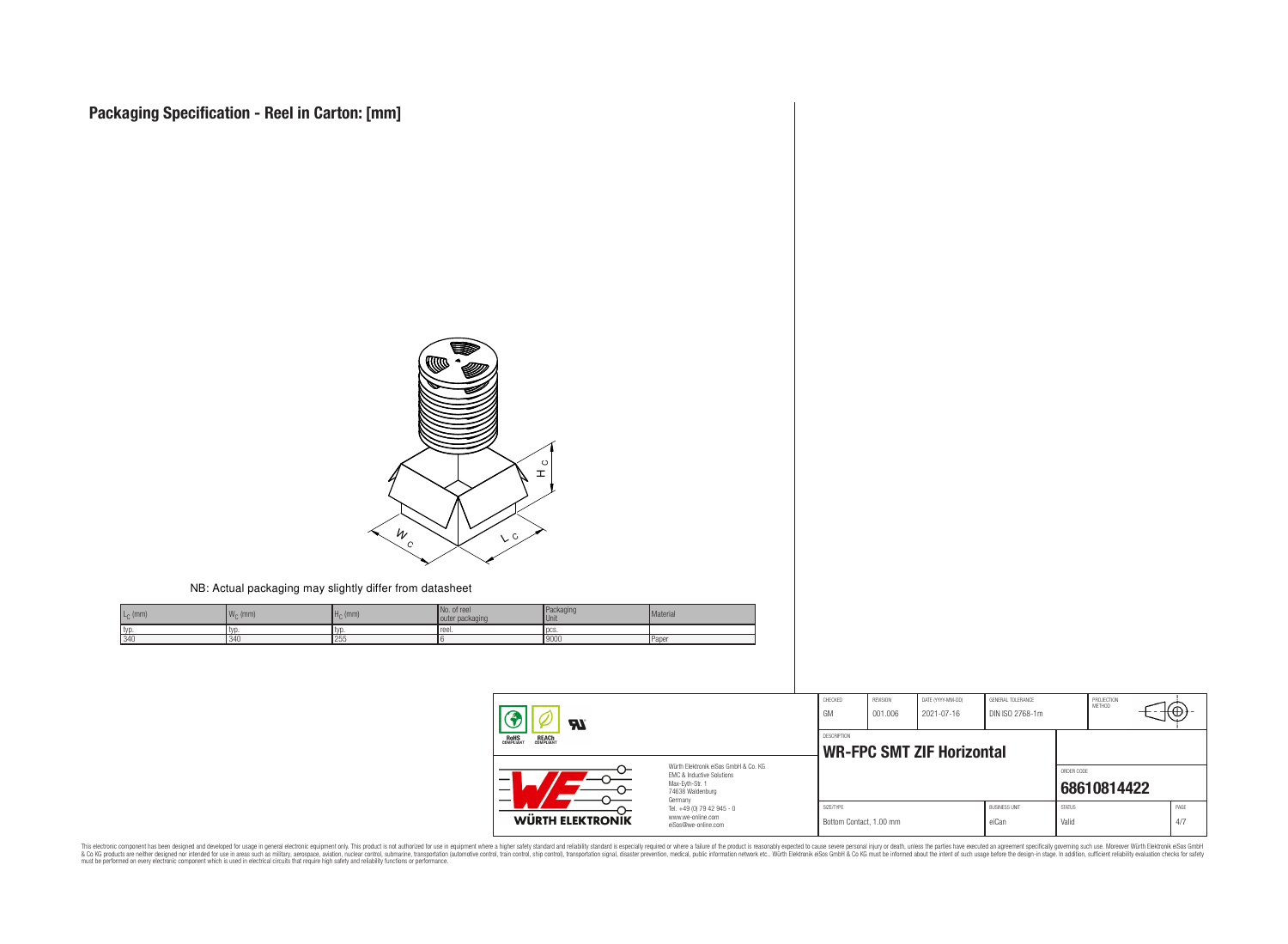# **Classification Reflow Profile for SMT components:**



# **Classification Reflow Soldering Profile:**

| <b>Profile Feature</b>                              |                               | Value                            |
|-----------------------------------------------------|-------------------------------|----------------------------------|
| <b>Preheat Temperature Min</b>                      | 's min                        | 150 °C                           |
| <b>Preheat Temperature Max</b>                      | $\frac{1}{s}$ max             | 200 °C                           |
| Preheat Time $t_s$ from $T_{s min}$ to $T_{s max}$  | t,                            | 60 - 120 seconds                 |
| Ramp-up Rate $(T_1$ to $T_p$ )                      |                               | 3 °C/ second max.                |
| <b>Liquidous Temperature</b>                        | ъ.                            | 217 °C                           |
| Time t <sub>i</sub> maintained above T <sub>1</sub> | t,                            | $60 - 150$ seconds               |
| Peak package body temperature                       | T <sub>o</sub>                | $T_p \leq T_c$ , see Table below |
| Time within 5°C of actual peak<br>temperature       | $\mathfrak{c}_{\mathfrak{p}}$ | $20 - 30$ seconds                |
| Ramp-down Rate $(T_p$ to $T_1$ )                    |                               | $6^{\circ}$ C/ second max.       |
| Time 25°C to peak temperature                       |                               | 8 minutes max.                   |

refer to IPC/ JEDEC J-STD-020E

# **Package Classification Reflow Temperature (T<sup>c</sup> ):**

| <b>Properties</b>                                                    | Volume mm <sup>3</sup><br>$350$ | Volume mm <sup>3</sup><br>350-2000 | Volume mm <sup>3</sup><br>>2000 |  |
|----------------------------------------------------------------------|---------------------------------|------------------------------------|---------------------------------|--|
| <b>PB-Free Assembly   Package Thickness</b><br>$< 1.6$ mm            | 260 °C                          | 260 °C                             | 260 °C                          |  |
| <b>PB-Free Assembly   Package Thickness  </b><br>$1.6$ mm $- 2.5$ mm | 260 °C                          | 250 °C                             | 245 °C                          |  |
| <b>PB-Free Assembly   Package Thickness  </b><br>$>2.5$ mm           | 250 °C                          | 245 °C                             | 245 °C                          |  |

refer to IPC/ JEDEC J-STD-020E

| <b>R</b>                                       |                                                                                                                     | CHECKED<br>GM                                          | REVISION<br>001.006 | DATE (YYYY-MM-DD)<br>2021-07-16 | GENERAL TOLERANCE<br>DIN ISO 2768-1m |                        | PROJECTION<br><b>METHOD</b> |  |             |
|------------------------------------------------|---------------------------------------------------------------------------------------------------------------------|--------------------------------------------------------|---------------------|---------------------------------|--------------------------------------|------------------------|-----------------------------|--|-------------|
| ROHS<br>COMPLIANT<br><b>REACH</b><br>COMPLIANT |                                                                                                                     | <b>DESCRIPTION</b><br><b>WR-FPC SMT ZIF Horizontal</b> |                     |                                 |                                      |                        |                             |  |             |
| _                                              | Würth Elektronik eiSos GmbH & Co. KG<br>EMC & Inductive Solutions<br>Max-Evth-Str. 1<br>74638 Waldenburg<br>Germany |                                                        |                     |                                 |                                      | ORDER CODE             | 68610814422                 |  |             |
| WÜRTH ELEKTRONIK                               | Tel. +49 (0) 79 42 945 - 0<br>www.we-online.com<br>eiSos@we-online.com                                              | SIZE/TYPE<br>Bottom Contact, 1.00 mm                   |                     |                                 | <b>BUSINESS UNIT</b><br>eiCan        | <b>STATUS</b><br>Valid |                             |  | PAGE<br>5/7 |

This electronic component has been designed and developed for usage in general electronic equipment only. This product is not authorized for subserved requipment where a higher selection equipment where a higher selection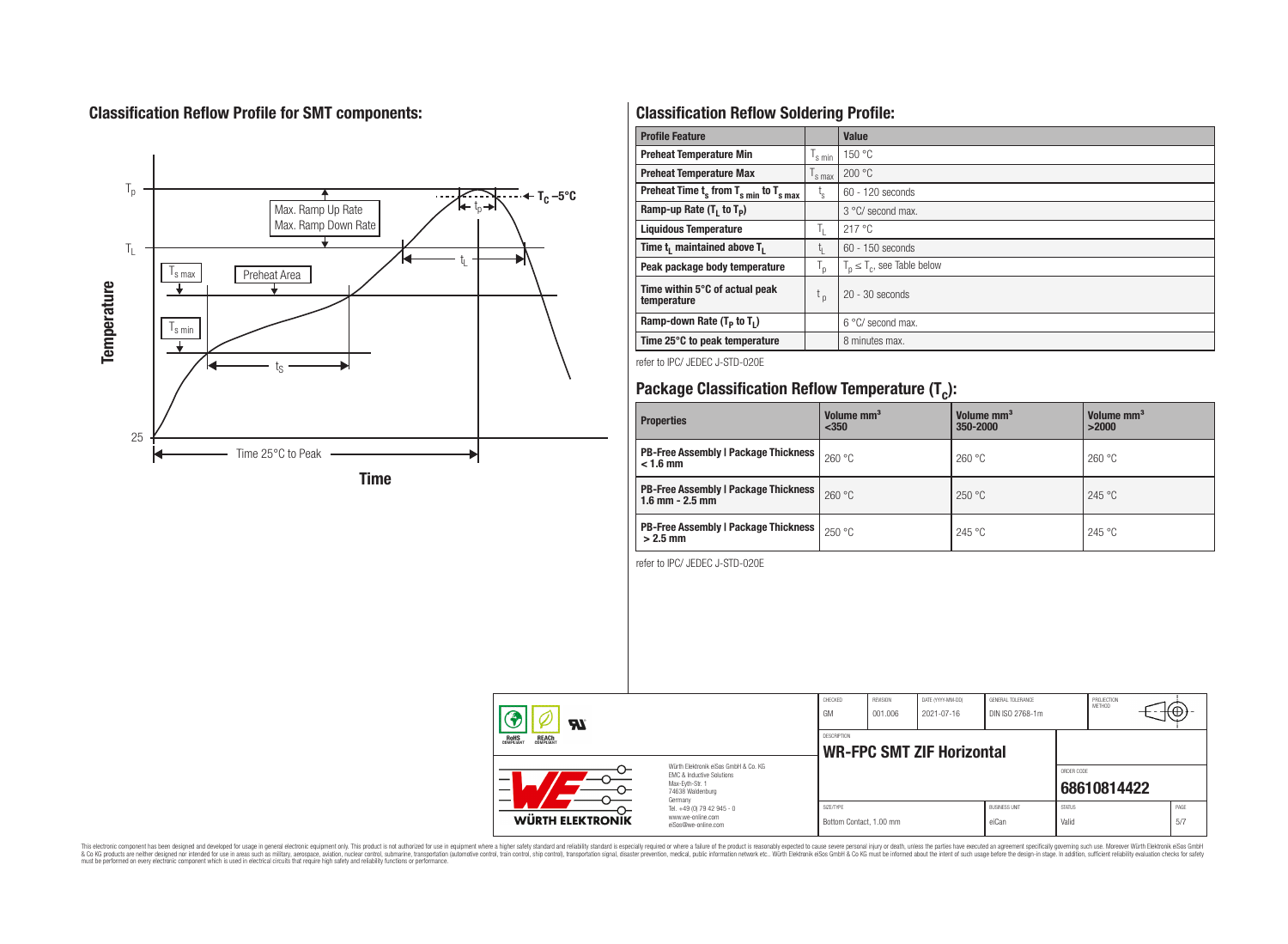# **Cautions and Warnings:**

## **The following conditions apply to all goods within the product series of the Connectors of Würth Elektronik eiSos GmbH & Co. KG:**

#### **General:**

- This mechanical component is designed and manufactured for use in general electronic equipment.
- Würth Elektronik must be asked for written approval (following the PPAP procedure) before incorporating the components into any equipment in fields such as military, aerospace, aviation, nuclear control, submarine, transportation (automotive control, train control, ship control), transportation signal, disaster prevention, medical, public information network, etc. where higher safety and reliability are especially required and/or if there is the possibility of direct damage or human injury.
- Mechanical components that will be used in safety-critical or high-reliability applications, should be pre-evaluated by the customer.
- The mechanical component is designed and manufactured to be used within the datasheet specified values. If the usage and operation conditions specified in the datasheet are not met, the component may be damaged or dissolved.
- Do not drop or impact the components, the component may be damaged.
- Prevent any damage or scratches on the component, especially on the actuator.
- Direct mechanical impact to the product shall be prevented (e.g overlapping of the PCB's).
- Würth Elektronik products are qualified according to international standards, which are listed in each product reliability report. Würth Elektronik does not warrant any customer qualified product characteristics beyond Würth Elektroniks' specifications, for its validity and sustainability over time.
- The responsibility for the applicability of the customer specific products and use in a particular customer design is always within the authority of the customer. All technical specifications for standard products do also apply to customer specific products.
- The mechanical component is designed to be used along with Würth Elektronik counterparts and tools. Würth Elektronik cannot ensure the reliability of these components while being used with other products.

#### **Product Specific:**

#### **Soldering:**

- The solder profile must comply with the technical product specifications. All other profiles will void the warranty.
- All other soldering methods are at the customers' own risk.

#### **Cleaning and Washing:**

- Washing agents used during the production to clean the customer application might damage or change the characteristics of the component, body, pins and termination. Washing agents may have a negative effect on the long-term functionality of the product.
- Using a brush during the cleaning process may deform function relevant areas. Therefore, we do not recommend using a brush during the PCB cleaning process.

#### **Potting and Coating:**

• If the product is potted in the customer application, the potting material might shrink or expand during and after hardening. Shrinking could lead to an incomplete seal, allowing contaminants into the components. Expansion could damage the components. We recommend a manual inspection after potting or coating to avoid these effects.

#### **Storage Conditions:**

- A storage of Würth Elektronik products for longer than 12 months is not recommended. Within other effects, the terminals may suffer degradation, resulting in bad solderability. Therefore, all products shall be used within the period of 12 months based on the day of shipment.
- Do not expose the components to direct sunlight.
- The storage conditions in the original packaging are defined according to DIN EN 61760-2.
- The storage conditions stated in the original packaging apply to the storage time and not to the transportation time of the components.

#### **Packaging:**

• The packaging specifications apply only to purchase orders comprising whole packaging units. If the ordered quantity exceeds or is lower than the specified packaging unit, packaging in accordance with the packaging specifications cannot be ensured.

#### **Handling:**

- Do not repeatedly operate the component with excessive force. It may damage or deform the component resulting in malfunction.
- In the case a product requires particular handling precautions, in addition to the general recommendations mentioned here before, these will appear on the product datasheet
- The temperature rise of the component must be taken into consideration. The operating temperature is comprised of ambient temperature and temperature rise of the component.The operating temperature of the component shall not exceed the maximum temperature specified.

These cautions and warnings comply with the state of the scientific and technical knowledge and are believed to be accurate and reliable. However, no responsibility is assumed for inaccuracies or incompleteness.

| $\boldsymbol{\mathcal{H}}$                                                                                                                                      |                                                                                   | CHECKED<br>GM                                          | REVISION<br>001.006 | DATE (YYYY-MM-DD)<br>2021-07-16 | GENERAL TOLERANCE<br>DIN ISO 2768-1m |                           | PROJECTION<br><b>METHOD</b> |  | ι€Ψ         |
|-----------------------------------------------------------------------------------------------------------------------------------------------------------------|-----------------------------------------------------------------------------------|--------------------------------------------------------|---------------------|---------------------------------|--------------------------------------|---------------------------|-----------------------------|--|-------------|
| ROHS<br>COMPLIANT<br><b>REACH</b><br>COMPLIANT<br>Würth Elektronik eiSos GmbH & Co. KG<br>EMC & Inductive Solutions<br>–<br>Max-Evth-Str. 1<br>74638 Waldenburg |                                                                                   | <b>DESCRIPTION</b><br><b>WR-FPC SMT ZIF Horizontal</b> |                     |                                 |                                      |                           |                             |  |             |
|                                                                                                                                                                 |                                                                                   |                                                        |                     |                                 |                                      | ORDER CODE<br>68610814422 |                             |  |             |
| WÜRTH ELEKTRONIK                                                                                                                                                | Germany<br>Tel. +49 (0) 79 42 945 - 0<br>www.we-online.com<br>eiSos@we-online.com | SIZE/TYPE<br>Bottom Contact, 1.00 mm                   |                     |                                 | <b>BUSINESS UNIT</b><br>eiCan        | <b>STATUS</b><br>Valid    |                             |  | PAGE<br>6/7 |

This electronic component has been designed and developed for usage in general electronic equipment only. This product is not authorized for use in equipment where a higher safety standard and reliability standard si espec & Ook product a label and the membed of the seasuch as marked and as which such a membed and the such assume that income in the seasuch and the simulation and the such assume that include to the such a membed and the such